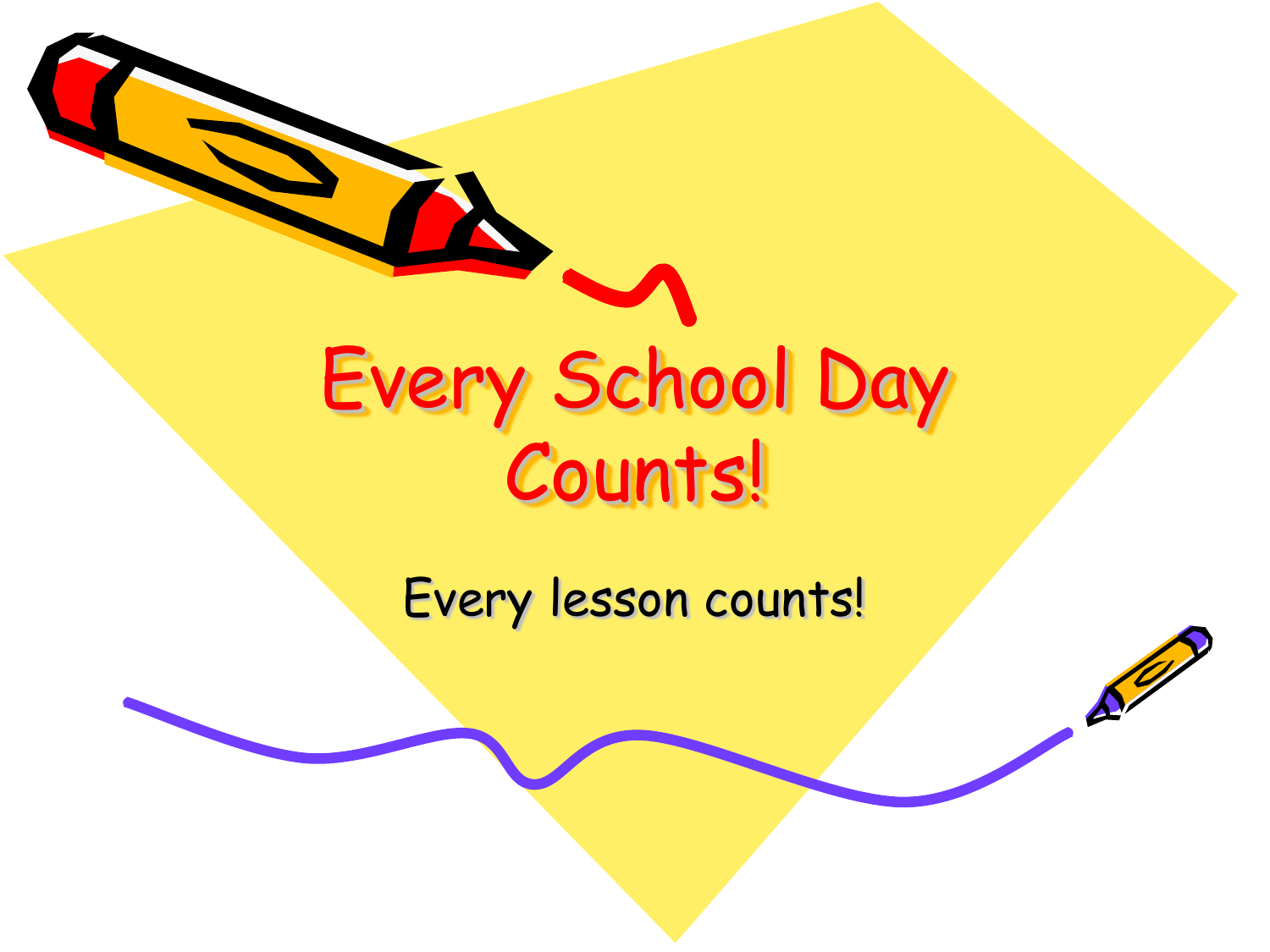**Taking a child on holiday in term time may save some money but there is a cost. The cost is lost learning which impacts on reduced life chances.**

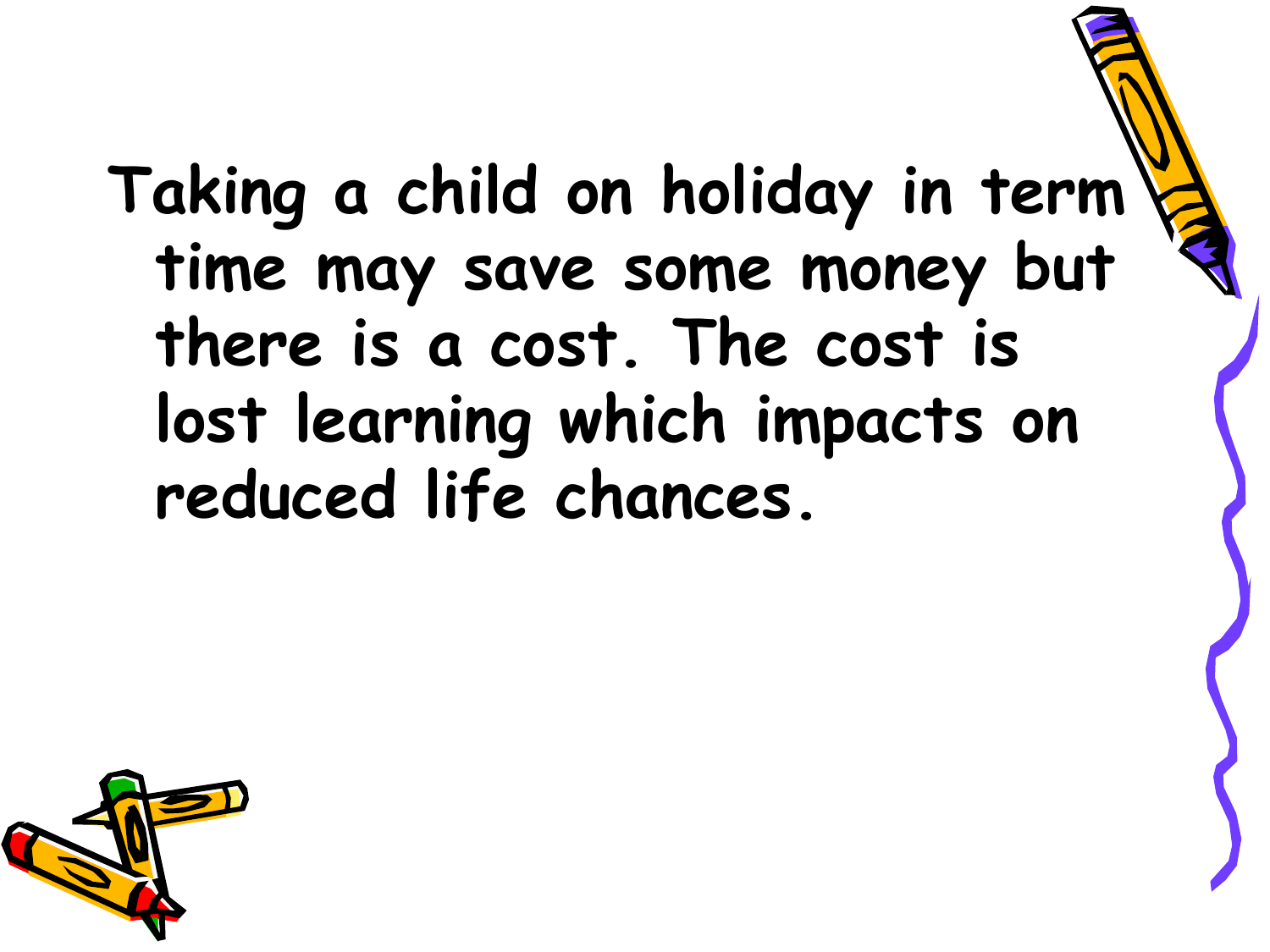## **Recent evidence shows that there is a clear relationship between doing well at school and having good attendance.**

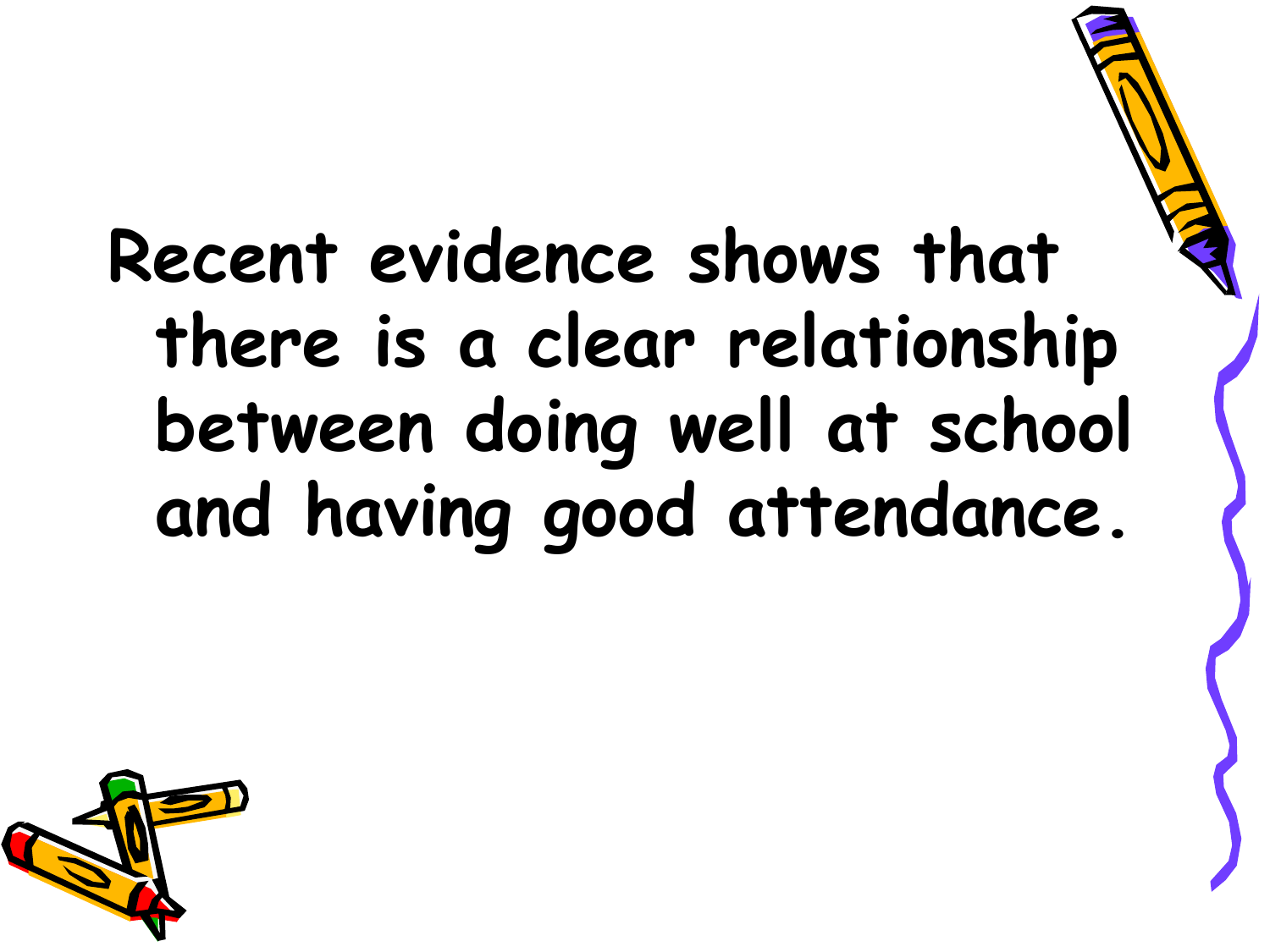## What colour are you?

- Green 100% -97%
- This is approximately 7 days missing from school.

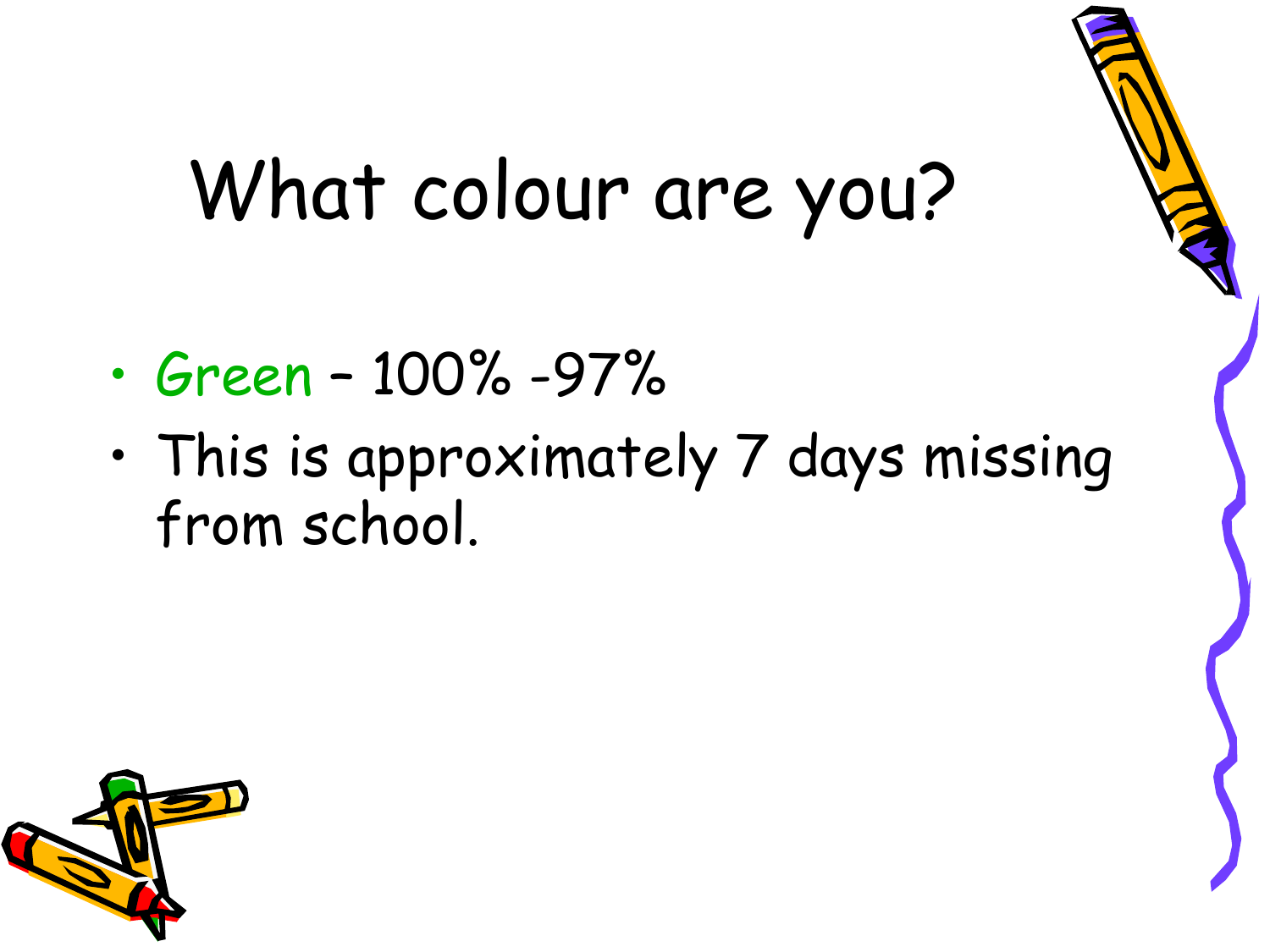• Amber – 96%-93%

- 96% Missing about 8 days of school.
- 95% Missing 2 weeks of school
- 93% Missing 3 weeks of school
- In this case a significant amount of education has been missed and it will be difficult to catch up on the learning time lost.

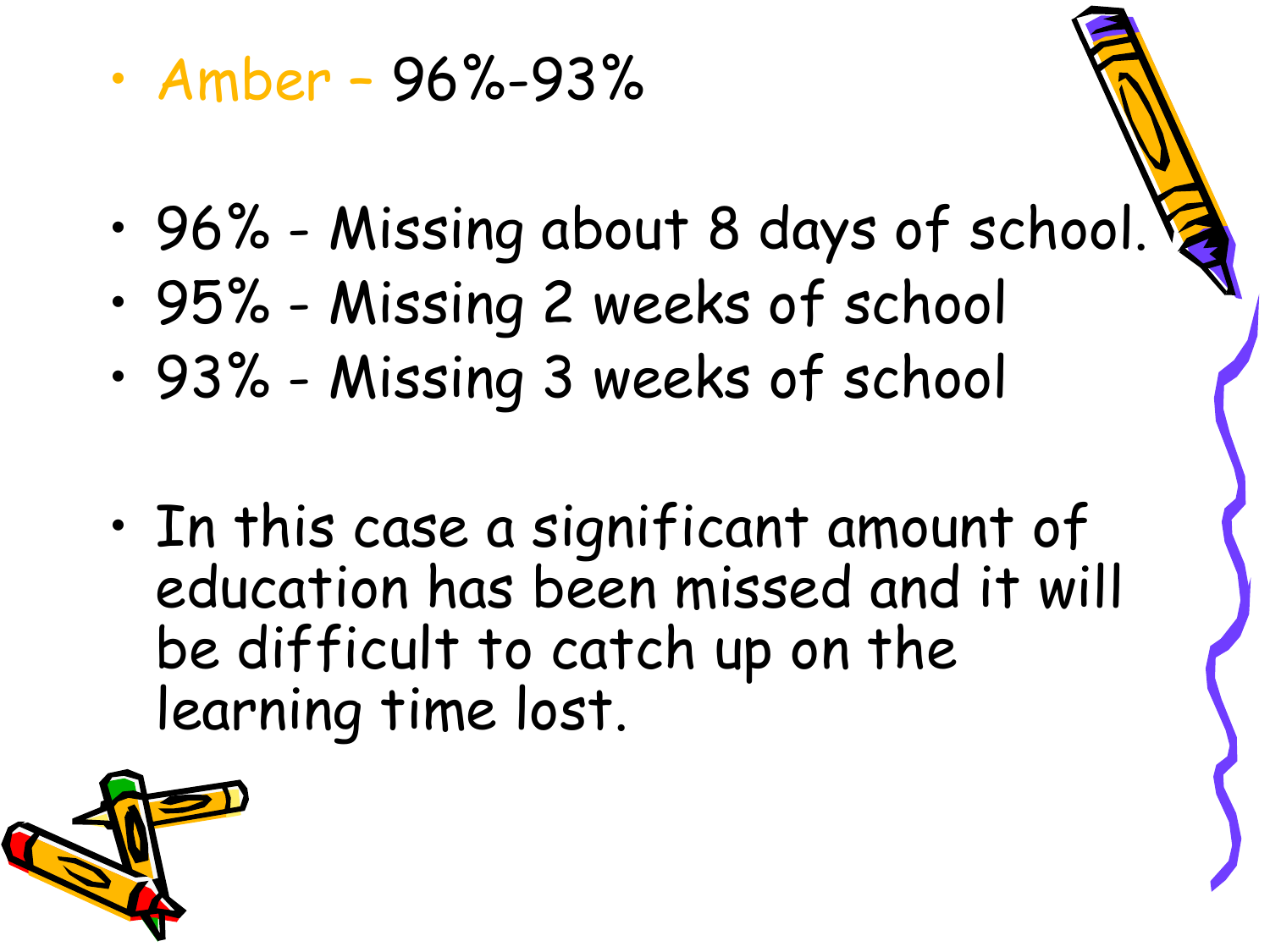• Red – 92% and below

• This is the same as missing 3 weeks or more of school. This results in a serious loss of learning which is likely to have a detrimental effect on long term achievement and future life chances.